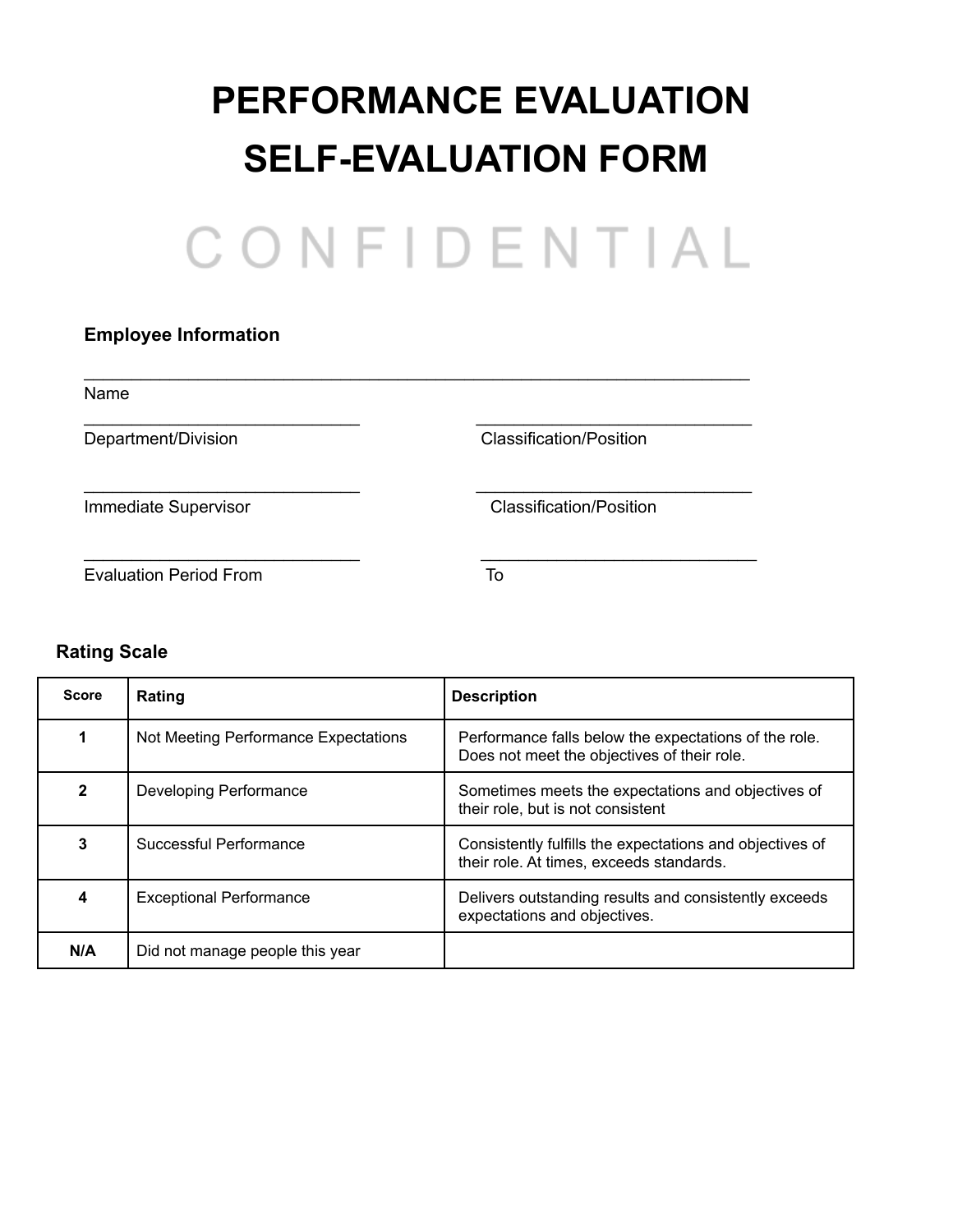## **Accountability & Responsibility**

The employee consistently takes ownership of their work, striving to complete assignments on time and with integrity. The employee follows through on commitments, admits to mistakes and offers a solution, and remains honest even when it is difficult or may result in unpleasant consequences.

Evaluation Prompts:

- Does the employee take ownership of their responsibilities and the outcome of their work?
- Does the employee respect rules and guidelines set by the City and their supervisor? Does the employee accept responsibility for their errors and provide solutions to correct them?
- Does the employee meet deadlines, show up to work on time, and communicate about expected changes to their supervisor?
- Do they have the ability to see how their work and actions affect and influence their program and department?
- Is the employee reliable and can be counted on?
- Does the employee seek and accept feedback and coaching in a positive manner?

| <b>Comments:</b>                         |                                        |                                        |                                         |
|------------------------------------------|----------------------------------------|----------------------------------------|-----------------------------------------|
|                                          |                                        |                                        |                                         |
|                                          |                                        |                                        |                                         |
|                                          |                                        |                                        |                                         |
|                                          |                                        |                                        |                                         |
|                                          |                                        |                                        |                                         |
| Check your rating:                       |                                        |                                        |                                         |
|                                          |                                        |                                        |                                         |
| $1 =$<br><b>Not Meeting Expectations</b> | $2 =$<br><b>Developing Performance</b> | $3 =$<br><b>Successful Performance</b> | $4 =$<br><b>Exceptional Performance</b> |

#### **Adaptability & Flexibility**

The employee is open to change and new information and rapidly adapts to changing conditions and unexpected obstacles. The employee can adjust to multiple demands, shifting priorities, and ambiguity and is resilient. They have the ability to stretch beyond current responsibilities as conditions change. The employee effectively deals with pressure, and remains optimistic and persistent even under adversity.

- Does the employee have a positive and "can-do" attitude?
- Is the employee able to "bounce back" from difficult situations?
- Can the employee manage change effectively?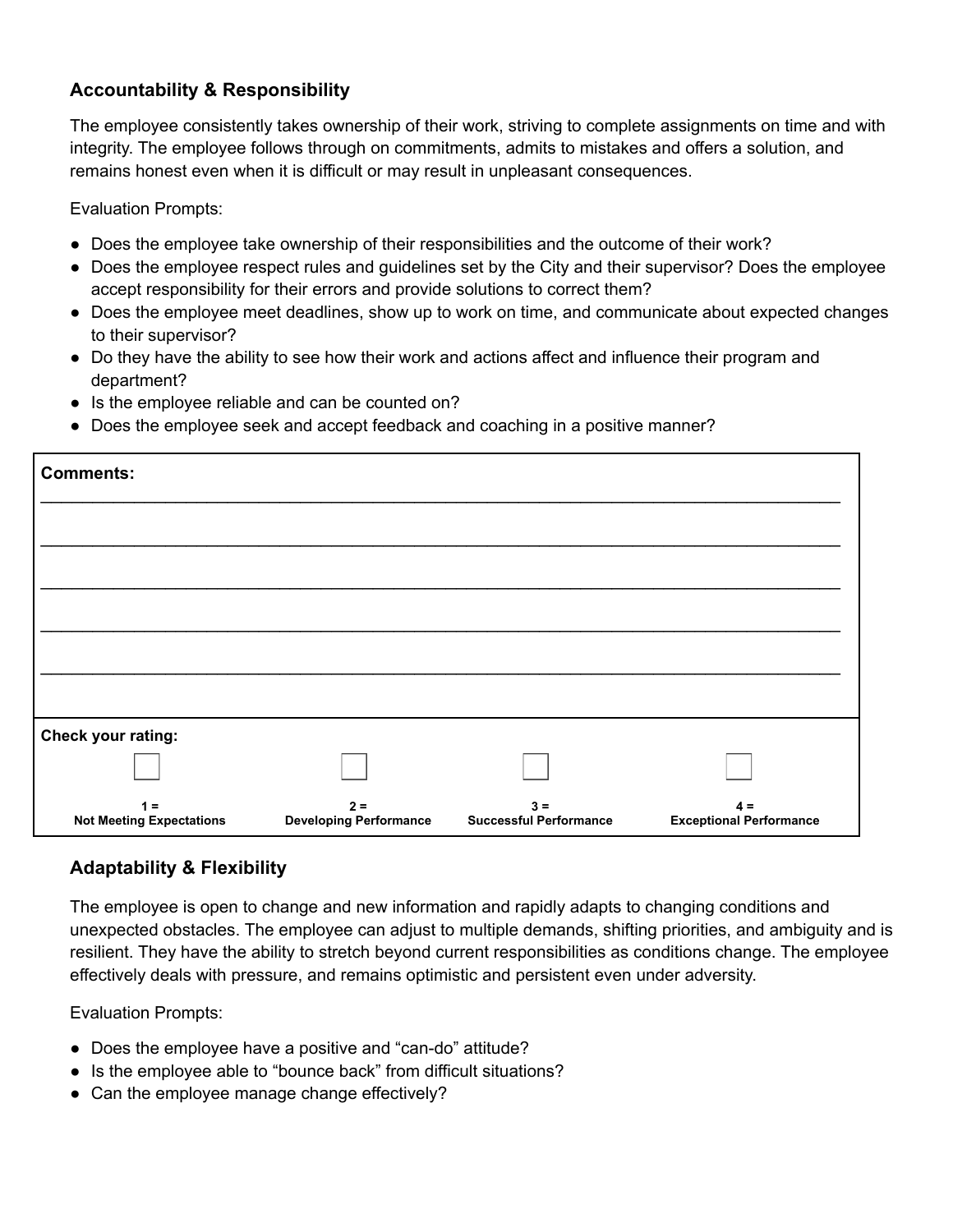| <b>Comments:</b>                         |                                        |                                        |                                         |
|------------------------------------------|----------------------------------------|----------------------------------------|-----------------------------------------|
|                                          |                                        |                                        |                                         |
|                                          |                                        |                                        |                                         |
|                                          |                                        |                                        |                                         |
|                                          |                                        |                                        |                                         |
| Check your rating:                       |                                        |                                        |                                         |
|                                          |                                        |                                        |                                         |
| $1 =$<br><b>Not Meeting Expectations</b> | $2 =$<br><b>Developing Performance</b> | $3 =$<br><b>Successful Performance</b> | $4 =$<br><b>Exceptional Performance</b> |

## **Collaboration**

The employee strives to work collaboratively with other employees, both within and outside of their department, to achieve the best results. They recognize the value that teamwork and diverse opinions have when solving a problem.

- Does the employee seek out others' opinions?
- Does the employee proactively identify and reach out to stakeholders?
- Can the employee work through or manage the conflict that can arise when working with groups?
- Do they actively share their knowledge with others and learn from others?

| <b>Comments:</b>                         |                                        |                                        |                                         |
|------------------------------------------|----------------------------------------|----------------------------------------|-----------------------------------------|
|                                          |                                        |                                        |                                         |
|                                          |                                        |                                        |                                         |
|                                          |                                        |                                        |                                         |
|                                          |                                        |                                        |                                         |
|                                          |                                        |                                        |                                         |
| Check your rating:                       |                                        |                                        |                                         |
|                                          |                                        |                                        |                                         |
| $1 =$<br><b>Not Meeting Expectations</b> | $2 =$<br><b>Developing Performance</b> | $3 =$<br><b>Successful Performance</b> | $4 =$<br><b>Exceptional Performance</b> |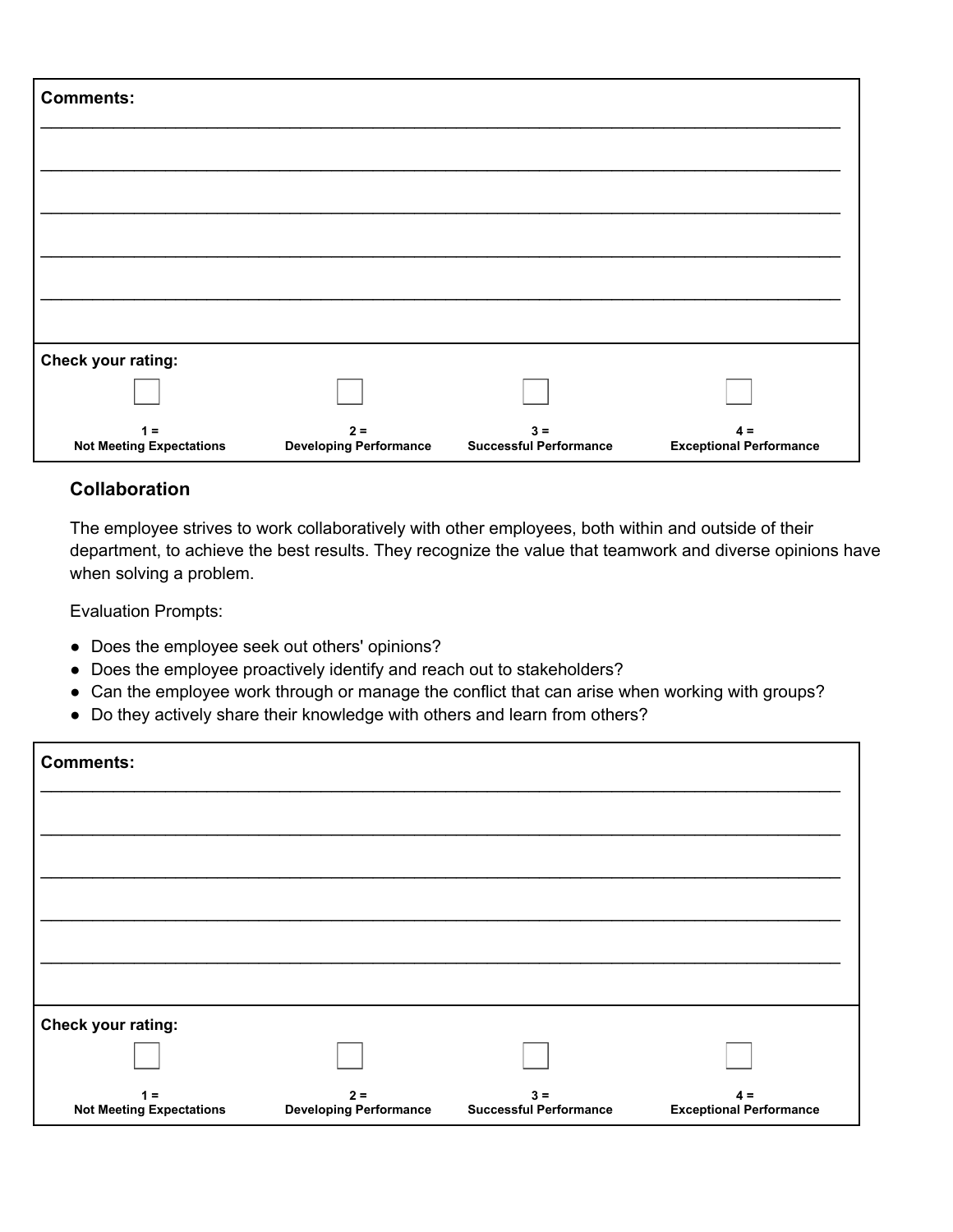## **Creativity & Innovation**

The employee questions conventional approaches and encourages news ideas and innovations within reasonable parameters. Employee positions the department for future success by identifying new opportunities and developing or improving services.

Evaluation Prompts:

- Does the employee seek to find new ways to approach their work?
- Does the employee look for new solutions to old problems?
- Does the employee try to identify new processes or ideas that aid in the development of the department for future success?

| <b>Comments:</b>                         |                                        |                                        |                                         |
|------------------------------------------|----------------------------------------|----------------------------------------|-----------------------------------------|
|                                          |                                        |                                        |                                         |
|                                          |                                        |                                        |                                         |
|                                          |                                        |                                        |                                         |
|                                          |                                        |                                        |                                         |
| Check your rating:                       |                                        |                                        |                                         |
|                                          |                                        |                                        |                                         |
| $1 =$<br><b>Not Meeting Expectations</b> | $2 =$<br><b>Developing Performance</b> | $3 =$<br><b>Successful Performance</b> | $4 =$<br><b>Exceptional Performance</b> |

## **Drives Results**

The employee makes decisions that produce high quality results by applying technical knowledge, analyzing problems, and calculating risks. The employee is willing to take calculated risks but does not make reckless decisions. The employee takes action without being directed and goes above and beyond the call of duty to resolve problems. Uses explanations, logic, and factual evidence to influence the thoughts and behaviors of others.

- Does the employee prioritize their work based on the needs of the organization and its customers?
- Does the employee identify and overcome obstacles and hurdles?
- Does the employee use all available resources to produce the best result?
- Does the employee understand the need to involve and engage others at all levels in decision making and the development of shared solutions?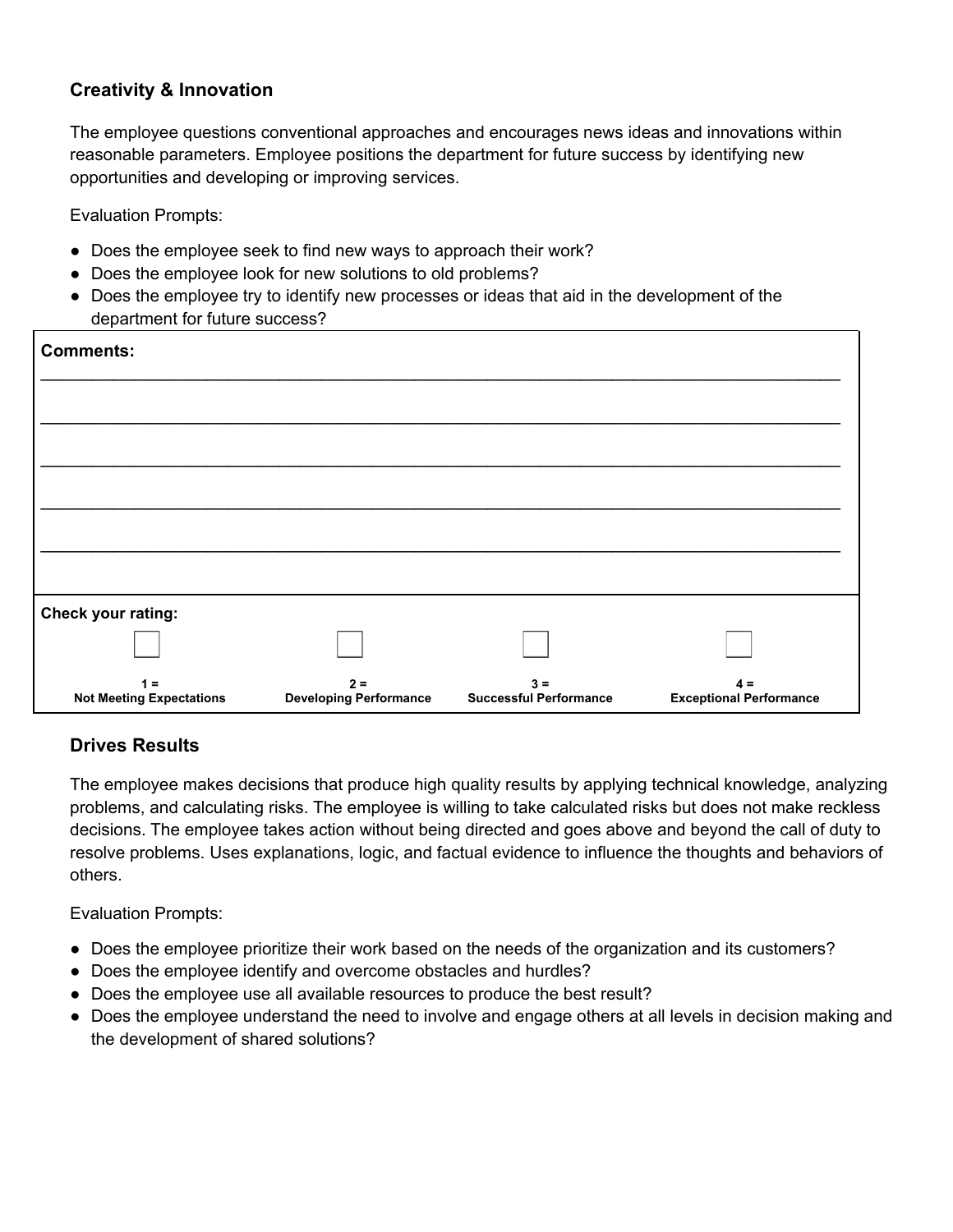| <b>Comments:</b>                         |                                        |                                        |                                         |
|------------------------------------------|----------------------------------------|----------------------------------------|-----------------------------------------|
|                                          |                                        |                                        |                                         |
|                                          |                                        |                                        |                                         |
|                                          |                                        |                                        |                                         |
|                                          |                                        |                                        |                                         |
| Check your rating:                       |                                        |                                        |                                         |
|                                          |                                        |                                        |                                         |
| $1 =$<br><b>Not Meeting Expectations</b> | $2 =$<br><b>Developing Performance</b> | $3 =$<br><b>Successful Performance</b> | $4 =$<br><b>Exceptional Performance</b> |

## **Effective Communication**

The employee strives to understand and be understood in their written and oral communication. The employees emotional intelligence, active listening, conflict management skills are tailored to the situation and audience.

- Does the employee actively listen?
- Does the employee choose the appropriate method of communication for the situation and audience?
- Does the employee look for ways to manage and resolve conflict while not avoiding difficult conversations?
- Is this employee aware of the impact of their non-verbal communication?
- Can the employee effectively articulate their message in conversation, meetings, and presentations?

| <b>Comments:</b>                         |                                        |                                        |                                         |
|------------------------------------------|----------------------------------------|----------------------------------------|-----------------------------------------|
|                                          |                                        |                                        |                                         |
|                                          |                                        |                                        |                                         |
|                                          |                                        |                                        |                                         |
|                                          |                                        |                                        |                                         |
|                                          |                                        |                                        |                                         |
| Check your rating:                       |                                        |                                        |                                         |
|                                          |                                        |                                        |                                         |
| $1 =$<br><b>Not Meeting Expectations</b> | $2 =$<br><b>Developing Performance</b> | $3 =$<br><b>Successful Performance</b> | $4 =$<br><b>Exceptional Performance</b> |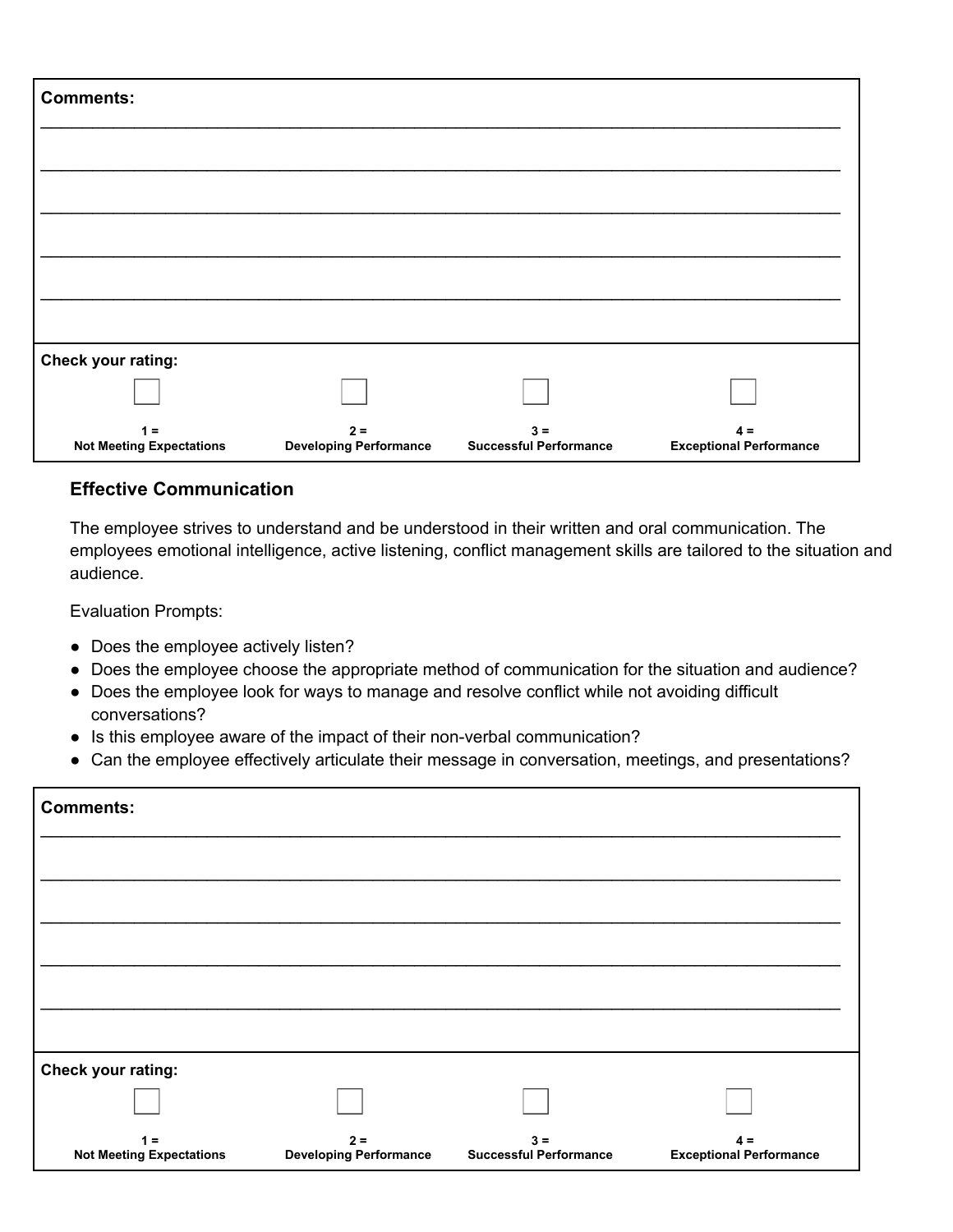## **Knowledge, Skills, & Abilities (KSAs)**

The employee has the knowledge, skills, and abilities to effectively do their job. They understand and pursue the best practices in their professional field.

Evaluation Prompts:

- Has the employee mastered the KSAs of their position?
- Does the employee continue to seek out opportunities to grow their knowledge, skills, and abilities?
- Does the employee apply their knowledge in an effective way?
- Does the employee appropriately prioritize and complete their work?
- What is the quality and timeliness of their work?

| <b>Comments:</b>                         |                                        |                                        |                                         |
|------------------------------------------|----------------------------------------|----------------------------------------|-----------------------------------------|
|                                          |                                        |                                        |                                         |
|                                          |                                        |                                        |                                         |
|                                          |                                        |                                        |                                         |
|                                          |                                        |                                        |                                         |
| Check your rating:                       |                                        |                                        |                                         |
|                                          |                                        |                                        |                                         |
| $1 =$<br><b>Not Meeting Expectations</b> | $2 =$<br><b>Developing Performance</b> | $3 =$<br><b>Successful Performance</b> | $4 =$<br><b>Exceptional Performance</b> |

#### **Leadership**

The employee demonstrates the ability to bring about change. The employee gathers appropriate information to make decisions and has the courage to make unpopular decisions when needed. The employee works to create a motivating atmosphere and encourages commitment to group goals. Takes corrective action before a problem arises rather than reacting after a problem has already occurred.

- Do they exhibit a strong ability to motivate others?
- Does the employee find a balance between taking initiative and waiting for guidance?
- Does the employee give originators credit for their work?
- Can the employee perceive the need for change and bring about necessary changes?
- Does the employee choose to do the right thing even if it is not the popular thing to do?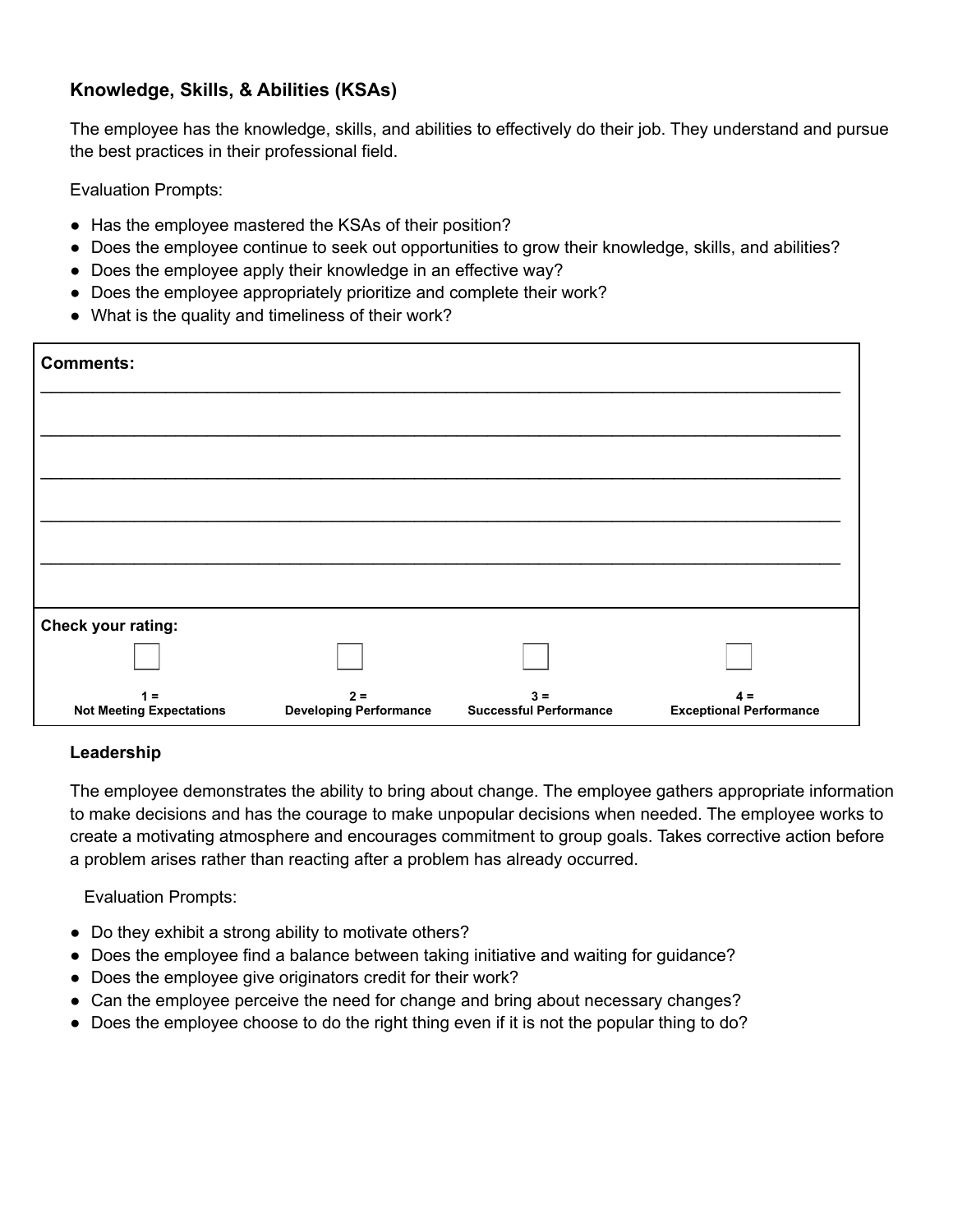| <b>Comments:</b>                         |                                        |                                        |                                         |
|------------------------------------------|----------------------------------------|----------------------------------------|-----------------------------------------|
|                                          |                                        |                                        |                                         |
|                                          |                                        |                                        |                                         |
|                                          |                                        |                                        |                                         |
|                                          |                                        |                                        |                                         |
|                                          |                                        |                                        |                                         |
| Check your rating:                       |                                        |                                        |                                         |
|                                          |                                        |                                        |                                         |
| $1 =$<br><b>Not Meeting Expectations</b> | $2 =$<br><b>Developing Performance</b> | $3 =$<br><b>Successful Performance</b> | $4 =$<br><b>Exceptional Performance</b> |

## **Public & Customer Service**

The employee treats both internal and external customers and colleagues with respect, even during times of stress and conflict. The employee is committed to serving their community and understands that public servants are held to the highest standards.

- Does the employee show a commitment to continuous improvement of service delivery?
- Is the employee responsive to requests for service?
- Does the employee maintain composure in stressful situations?
- Does the employee model the competencies and values of the City of Oxnard at all times?
- Does the employee anticipate the needs of their customers and act accordingly?
- Does the employee display integrity and respect while performing their job function?

| <b>Comments:</b>                         |                                        |                                        |                                         |
|------------------------------------------|----------------------------------------|----------------------------------------|-----------------------------------------|
|                                          |                                        |                                        |                                         |
|                                          |                                        |                                        |                                         |
|                                          |                                        |                                        |                                         |
|                                          |                                        |                                        |                                         |
|                                          |                                        |                                        |                                         |
| Check your rating:                       |                                        |                                        |                                         |
|                                          |                                        |                                        |                                         |
| $1 =$<br><b>Not Meeting Expectations</b> | $2 =$<br><b>Developing Performance</b> | $3 =$<br><b>Successful Performance</b> | $4 =$<br><b>Exceptional Performance</b> |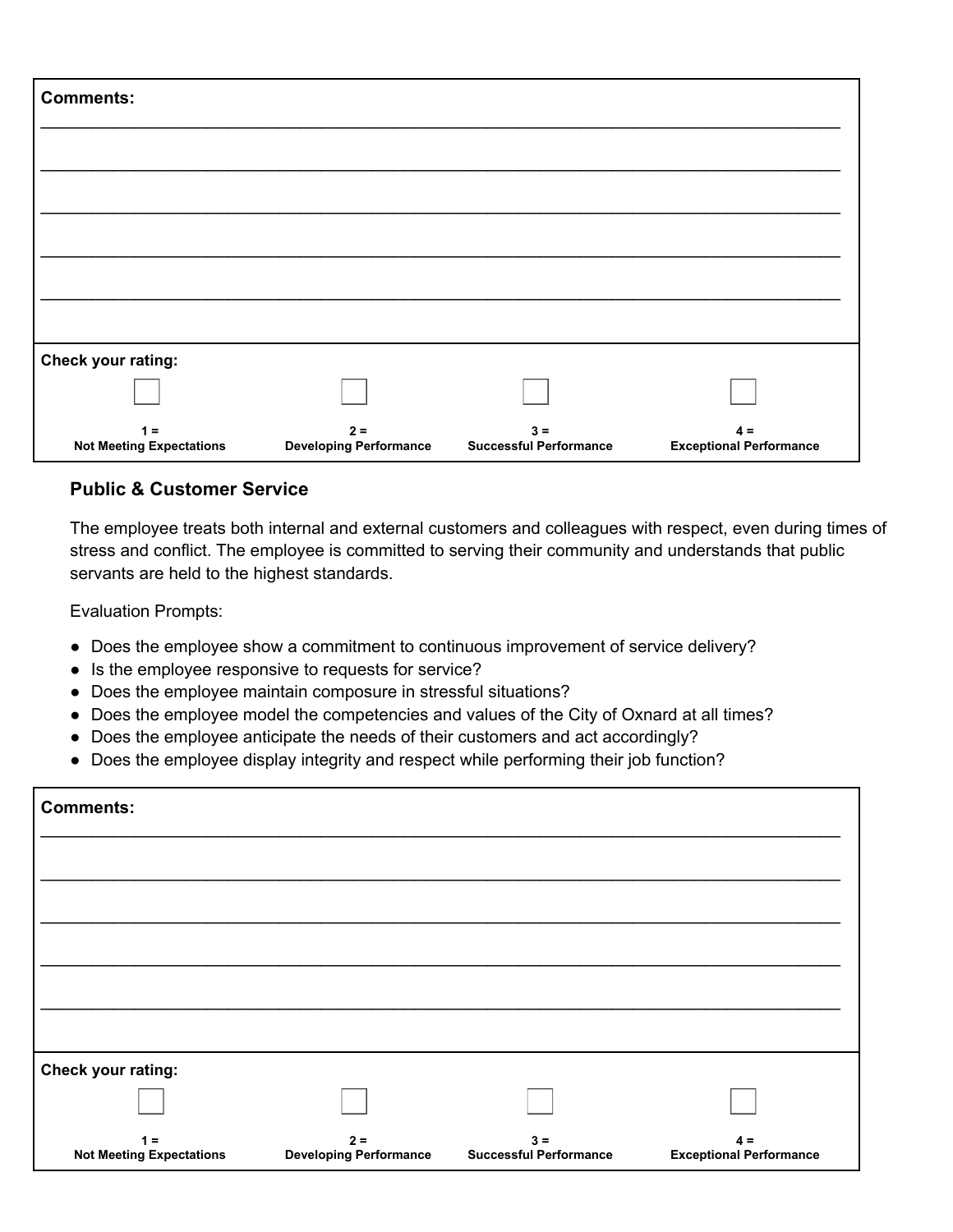## **Values Diversity & Inclusion**

The employee fosters an inclusive workplace where diversity and individual differences are valued. They appreciate diversity of thought and work effectively with others from different backgrounds (age, education, race, gender, etc.). The employee understands that a diverse and inclusive workplace enables stronger teams and helps us serve the public better.

Evaluation Prompts:

- Does the employee seek out and include different voices and opinions in their work?
- Does the employee give originators credit for their work?
- Does the employee treat others with respect and speak up when others are not being respectful?
- Does the employee consider ways to make the workplace more equitable?
- Is the employee sensitive to cultural differences?
- Does the employee show a willingness to identify and address their own and the organization's biases?

| <b>Comments:</b>                         |                                        |                                        |                                         |
|------------------------------------------|----------------------------------------|----------------------------------------|-----------------------------------------|
|                                          |                                        |                                        |                                         |
|                                          |                                        |                                        |                                         |
|                                          |                                        |                                        |                                         |
|                                          |                                        |                                        |                                         |
|                                          |                                        |                                        |                                         |
| Check your rating:                       |                                        |                                        |                                         |
|                                          |                                        |                                        |                                         |
| $1 =$<br><b>Not Meeting Expectations</b> | $2 =$<br><b>Developing Performance</b> | $3 =$<br><b>Successful Performance</b> | $4 =$<br><b>Exceptional Performance</b> |

#### **Manager-Only Competencies**

#### **Business Acumen**

The supervisor/manager sets clear objectives to define successful performance for their teams as it aligns with department and City goals. They consider the financial implications of decisions, impact on other departments, work effectively under budgetary constraints, and make effective use of limited resources. They follow City process and best practices for contracting, purchasing, budgeting, and HR-related tasks. They consider the larger environment and seek out examples from other jurisdictions when needed.

- Does the supervisor/manager set clear goals to ensure successful completion of projects or tasks?
- Does the supervisor/manager make sound decisions based on available information?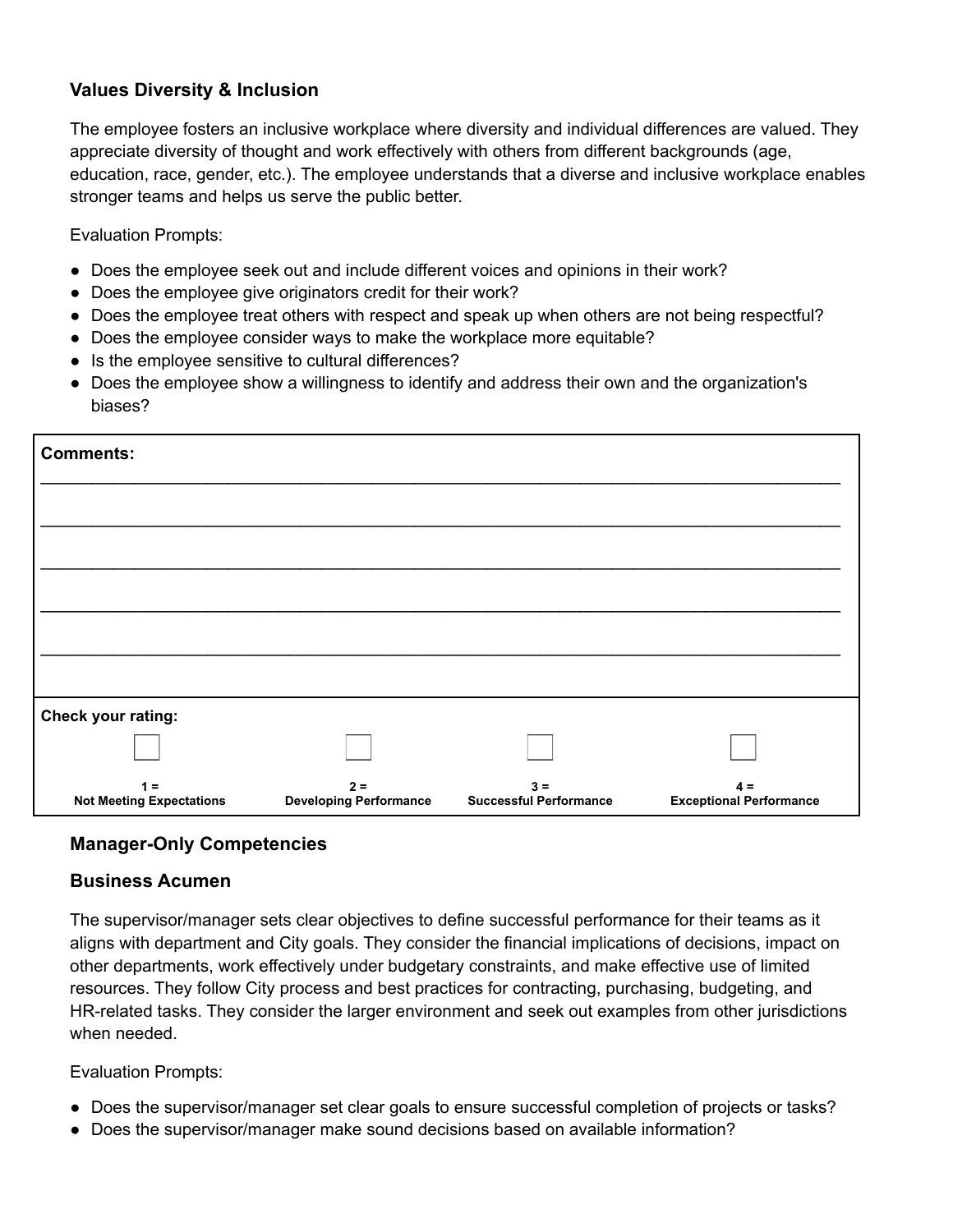- Does the supervisor/manager effectively monitor organizational resources for their Department or Division?
- Does the supervisor/manager seek out a variety of resources and information to ensure the best decision is made?

| <b>Comments:</b>                                   |                                    |                                           |                                            |                                               |
|----------------------------------------------------|------------------------------------|-------------------------------------------|--------------------------------------------|-----------------------------------------------|
|                                                    |                                    |                                           |                                            |                                               |
|                                                    |                                    |                                           |                                            |                                               |
| Check your rating:                                 |                                    |                                           |                                            |                                               |
|                                                    |                                    |                                           |                                            |                                               |
| $1 =$<br><b>Not Meeting</b><br><b>Expectations</b> | $2 =$<br>Developing<br>Performance | $3 =$<br><b>Successful</b><br>Performance | $4 =$<br><b>Exceptional</b><br>Performance | $N/A =$<br>Did not manage<br>people this year |

## **Hiring & Developing Talent**

The supervisor/manager provides direction, support, and feedback to enable others to meet their full potential. They make hiring decisions that lead to a stronger team. They perform evaluations of employees to ensure those objectives are being met. They provide feedback with specific examples to help others improve their performance and coach them toward success. They provide opportunities to learn through formal and informal methods. They ensure employees have the resources and tools they need.

- Does the supervisor/manager provide specific constructive feedback about employee's job performance on a consistent basis?
- Does the supervisor/manager seek to hire individuals that possess both the technical skills and City's established competencies that further the organization's mission?
- Does the supervisor/manager dedicate time to assist in the professional development of the employees they oversee?
- Does the supervisor/manager create an atmosphere of growth and development within the team?

| <b>Comments:</b>                                   |                                    |                                           |                                            |                                               |
|----------------------------------------------------|------------------------------------|-------------------------------------------|--------------------------------------------|-----------------------------------------------|
|                                                    |                                    |                                           |                                            |                                               |
|                                                    |                                    |                                           |                                            |                                               |
| <b>Check your rating:</b>                          |                                    |                                           |                                            |                                               |
|                                                    |                                    |                                           |                                            |                                               |
| $1 =$<br><b>Not Meeting</b><br><b>Expectations</b> | $2 =$<br>Developing<br>Performance | $3 =$<br><b>Successful</b><br>Performance | $4 =$<br><b>Exceptional</b><br>Performance | $N/A =$<br>Did not manage<br>people this year |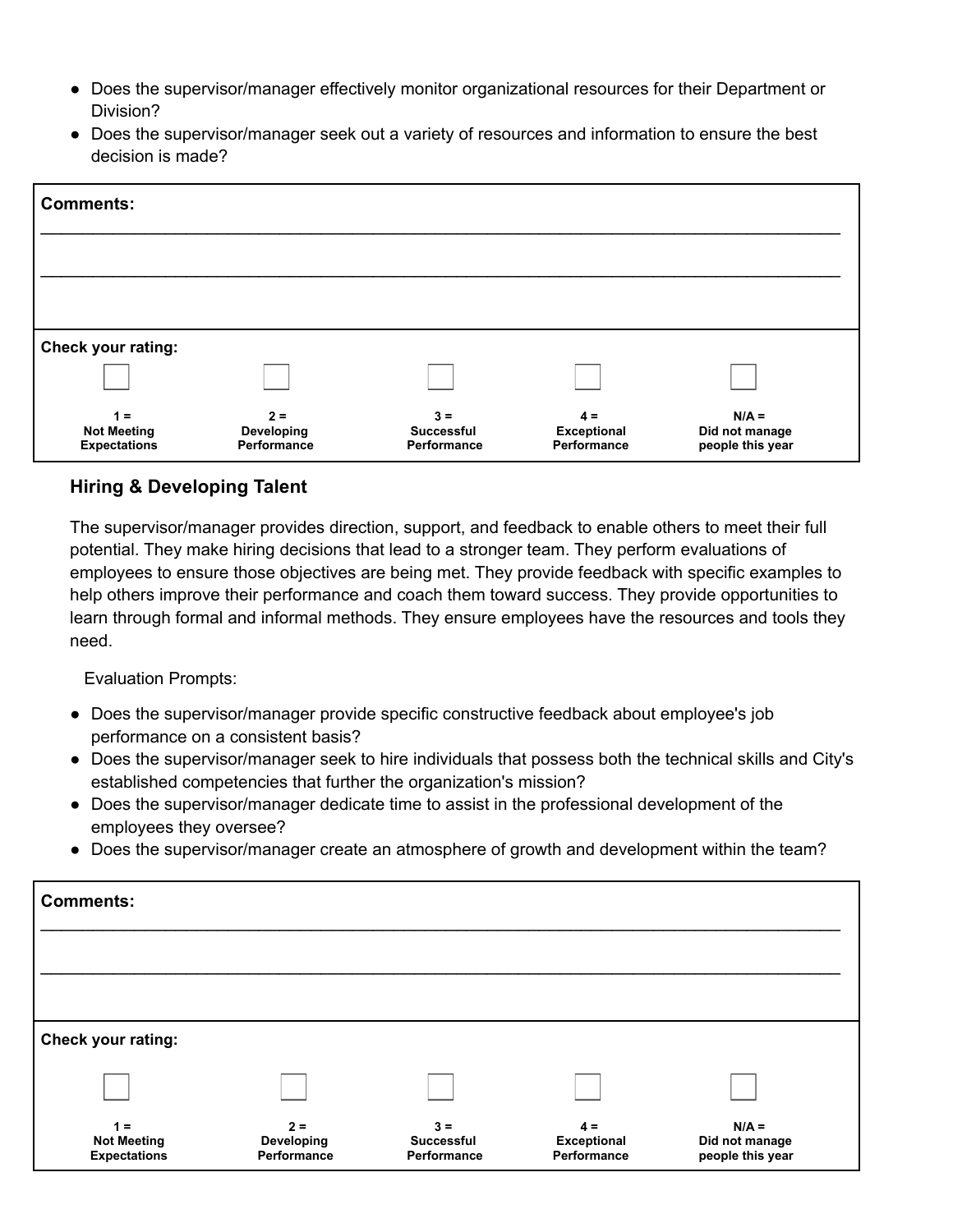## **Team Performance**

The supervisor/manager effectively leads people to meeting the organization's vision, mission and goals. They establish trust with their employees through effective communication and leadership skills. They provide an inclusive workplace that facilitates cooperation and teamwork and supports constructive resolution of conflicts. They keep others informed of upcoming changes and clearly explain how changes will affect various processes and systems. They delegate appropriately and ensure that tasks are completed.

Evaluation Prompts:

- Does the supervisor/manager communicate departmental or organizational changes in a clear, supportive, and empathetic manner?
- Does the supervisor/manager use diplomacy and tact when addressing and mediating conflict when it arises?
- Does the supervisor/manager give clear task instructions and timelines to ensure that tasks are completed effectively?
- Does the supervisor/manager look for ways to improve team efficacy?
- Does the supervisor/manager encourage and value input and feedback from the team?

| <b>Comments:</b>                                   |                                    |                                           |                                            |                                               |
|----------------------------------------------------|------------------------------------|-------------------------------------------|--------------------------------------------|-----------------------------------------------|
|                                                    |                                    |                                           |                                            |                                               |
|                                                    |                                    |                                           |                                            |                                               |
|                                                    |                                    |                                           |                                            |                                               |
| Check your rating:                                 |                                    |                                           |                                            |                                               |
|                                                    |                                    |                                           |                                            |                                               |
| $1 =$<br><b>Not Meeting</b><br><b>Expectations</b> | $2 =$<br>Developing<br>Performance | $3 =$<br><b>Successful</b><br>Performance | $4 =$<br><b>Exceptional</b><br>Performance | $N/A =$<br>Did not manage<br>people this year |

## **Safety**

Employee performs his/her work using sound safety practices.